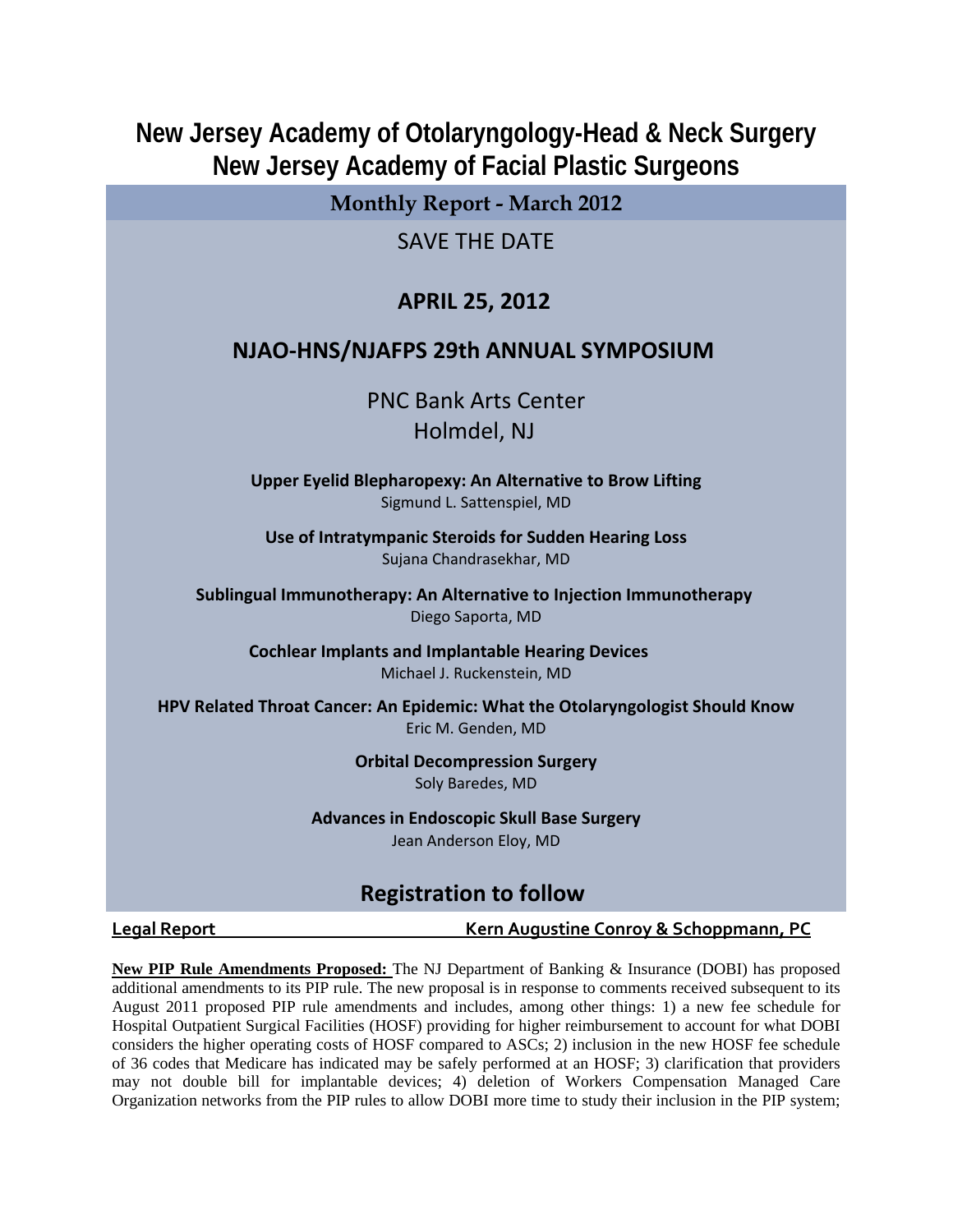5) permitting insurers to include in their Decision Point Review (DPR) plans provisions requiring disputes to be submitted to alternate dispute resolution; and 6) requiring insurers and their vendors to specify a "close of business" time in their DPR plans. The new proposed amendments, including public comments and DOBI's responses related to the initial August 2011 proposal, can be accessed at:http://www.state.nj.us/dobi/proposed/prn11\_163proposedchanges.pdf. Comments on the new proposal will be accepted by DOBI through April 21, 2012.

**DOBI Proposes Changes to Managed Care Network Rules:** The NJ Department of Banking & Insurance (DOBI) has received numerous complaints regarding various aspects of the administration of health plan provider networks. In response, DOBI has proposed amendments to its rules governing managed care plan provider networks. The amendments address: 1) access to network pricing; 2) concerns about the timeliness of credentialing new network participants; 3) the accuracy of network status described in provider directories; 4) carriers using regulatory filing requirements as a pretense for not agreeing to desired contract terms; 5) carriers "leasing" their networks to third parties without any ability of a participating provider to identify a patient to a carrier contract; 6) carriers unilaterally making changes during the term of the contract which affect terms previously negotiated; and 7) carriers unilaterally making other adverse changes during the term of a contract without providing an avenue for termination or rejection of the change. Access the proposal at: http://www.state.nj.us/dobi/proposed/prn12\_36.pdf.Comments will be accepted through April 21, 2012.

**Health Care Fraud Enforcement Efforts Break Record:** The U.S. Department of Health & Human Services (HHS) released its annual Health Care Fraud & Abuse Control Program report (www.oig.hhs.gov/publications/hcfac.asp) showing that it recovered nearly \$4.1 billion in Fiscal Year (FY) 2011, the largest sum ever recovered in a single year. In FY 2011, federal prosecutors filed criminal charges against a total of 1,430 defendants for health care fraud related crimes, the highest number of health care fraud defendants charged in a single year in HHS' history. A total of 743 defendants were convicted for health care fraud-related crimes. The ever expanding Medicare Fraud Strike Force Teams charged a record number of 323 defendants, who allegedly collectively billed the Medicare program more than \$1 billion, and secured 172 guilty pleas, convicted 26 defendants at trial and sentenced 175 defendants to prison. The average prison sentence in strike force cases exceeded 47 months. Approximately \$2.4 billion was recovered in FY 2011 through civil health care fraud cases brought under the False Claims Act. The report coincides with release of a proposed rule from CMS aimed at recollecting overpayments in the Medicare program and which, for the first time, establishes a specific timeframe for providers and suppliers to report and return self-identified overpayments. Kern Augustine's Daniel Giaquinto specializes in the defense of physicians charged with health care fraud and can be contacted at 1-800-445-0954.

**The Long Arm of the Florida Board of Medicine Can Reach You:** As physicians find themselves practicing under greater regulatory scrutiny, holding a license in more than one state can complicate their defense in even minor cases. Falling short of a CME requirement, missing a license filing deadline, getting pulled over for a DUI/DWI, failing to properly supervise subordinates or dispensing too much pain medication can not only create problems in their home state, but could lead to problems in every state where they ever held a license. These so-called sister-state licensing boards, like the Florida Board of Medicine, often insist on an accused physician appearing before them even if a physician's home state has already taken action. Unfortunately, some physicians do not take these sister-state actions seriously and find themselves being severely disciplined or having their licenses in those states revoked. Since such sister-state actions are reportable to the National Practitioner Data Bank, they can have profound impact on a physician's practice back home when it comes time to re-credential with a hospital or health plan. In many states, simply retiring or relinquishing a license will not avoid problems. Physicians licensed in more than one state when confronted with an issue at home should always consult with an attorney who can assess the risk in those other states, as well. Kern Augustine's Bob Conroy is admitted to practice in NJ, NY, PA, FL, DC and CA, and stands ready here at home to help tri-state physicians with potential sister-state licensure problems. Contact Bob at 1-800- 445-0954.